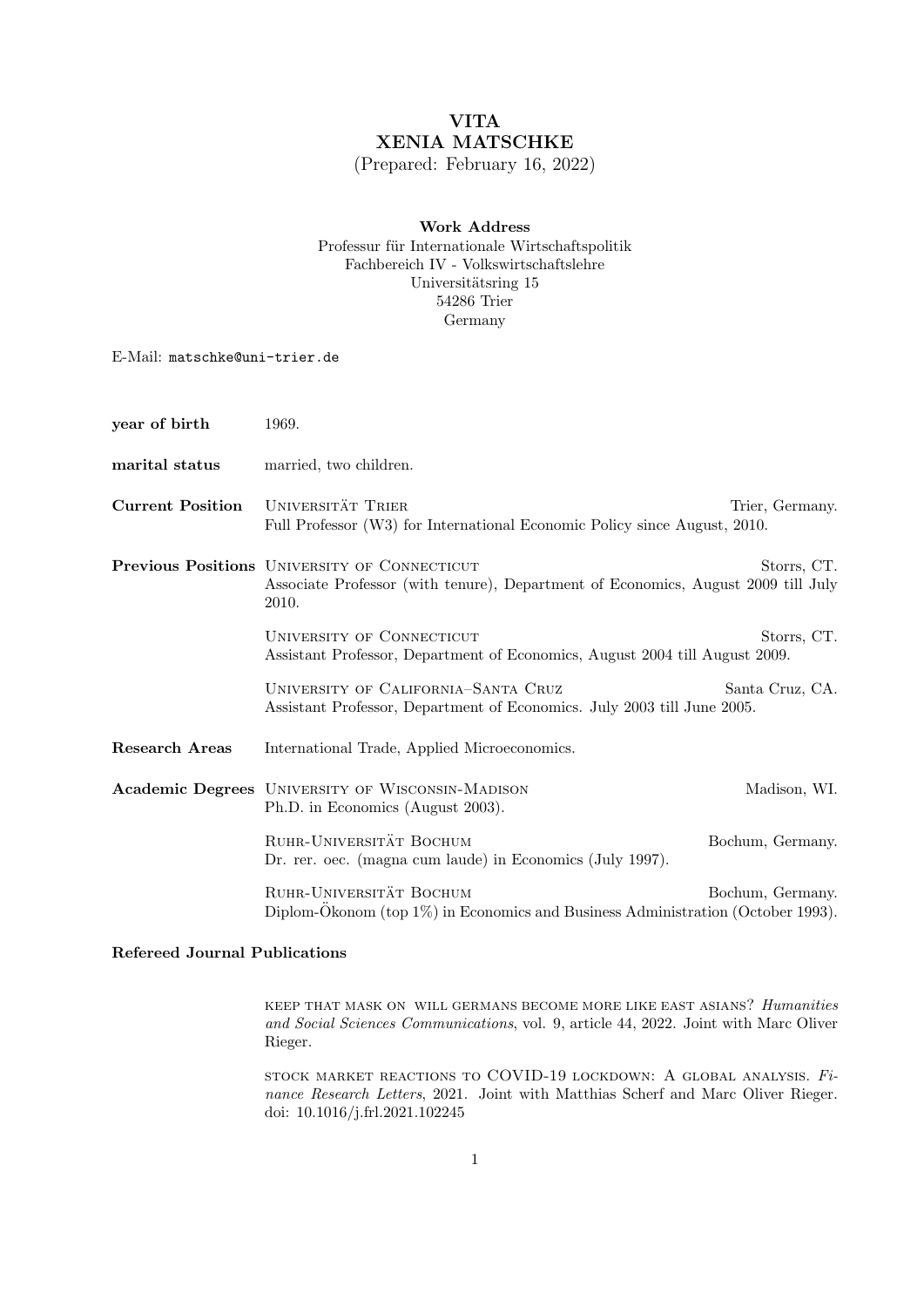policy and politics: trade adjustment assistance in the crossfire. Canadian Journal of Economics, vol. 54, pp. 760-792, 2021. Joint with Christopher Laincz and Yoto Yotov. doi: 10.1111/caje.12504

KISSES, HANDSHAKES, COVID-19 – WILL THE PANDEMIC CHANGE US FOREVER?  $Re$ view of Behavioral Economics, vol. 8, pp. 25-46, 2021. Joint with Marc Oliver Rieger. doi: 10.1561/105.00000132

vertical industry linkages and the location of foreign direct investment in poland. Eastern European Economics, vol. 57, pp. 1-27, 2019. Joint with Martin Breßlein and Andrzej Cieślik. doi: 10.1080/00128775.2019.1575756

trade liberalization and environmental taxation in federal systems. Scandinavian Journal of Economics, vol. 118, pp. 150–167, 2016. Joint with Per Fredriksson. doi: 10.1111/sjoe.12127

u.s. multinationals and preferential market access. Review of Economics and Statistics, vol. 97, pp. 839–854, 2015. Joint with Emily Blanchard. doi: 10.1162/REST a 00496

a dynamic model of birth and death of enterprises in germany. Betriebswirtschaftliche Forschung und Praxis, vol. 66, pp. 86–103, 2014. Joint with Henryk Gurgul, Paweł Zając, and Manfred J. Matschke.

antidumping as strategic trade policy under asymmetric information. Southern Economic Journal, vol. 80, pp. 81–105, 2013. Joint with Anja Schöttner. doi: 10.4284/0038-4038-2010.028

home bias in u.s. beer consumption. Pacific Economic Review, vol. 17, pp. 525–534, 2012. Joint with Rigoberto Lopez.

trade policy in majoritarian systems: the case of the u.s. Canadian Journal of Economics, vol. 44, pp. 607–626, 2011. Joint with Jenny Minier and Per Fredriksson. doi: 10.1111/j.1540-5982.2011.01646.x

Fundamentals of functional business valuation. B.E. Journal of Business Valuation and Economic Loss Analysis, vol. 5, issue 1, article 7, 2010. Joint with Manfred J. Matschke and Gerrit Brösel. doi: 10.2202/1932-9156.1097

Do labor market imperfections increase trade protection? A theoretical investigation. B.E. Journal of Economic Analysis and Policy: Topics, vol. 10, issue 1, article 50, 2010. doi: 10.2202/1935-1682.2015

environmental policy in majoritarian systems. Journal of Environmental Economics and Management, vol. 59, pp. 177–191, 2010. Joint with Jenny Minier and Per Fredriksson. doi: 10.1016/j.jeem.2009.10.001

funktionale unternehmensbewertung im lichte der vertragstheorie. Betriebswirtschaftliche Forschung und Praxis, vol. 61, pp. 388–402, 2009.

costly revenue-raising and the case for favoring import-competing industries. Journal of International Economics, vol. 74, pp. 143–157, 2008. doi: 10.1016/j.jinteco.2007.05.007

food protection for sale Review of International Economics, vol. 14, pp. 380– 391, 2006. Joint with Rigoberto Lopez. doi: 10.1111/j.1467-9396.2006.00630.x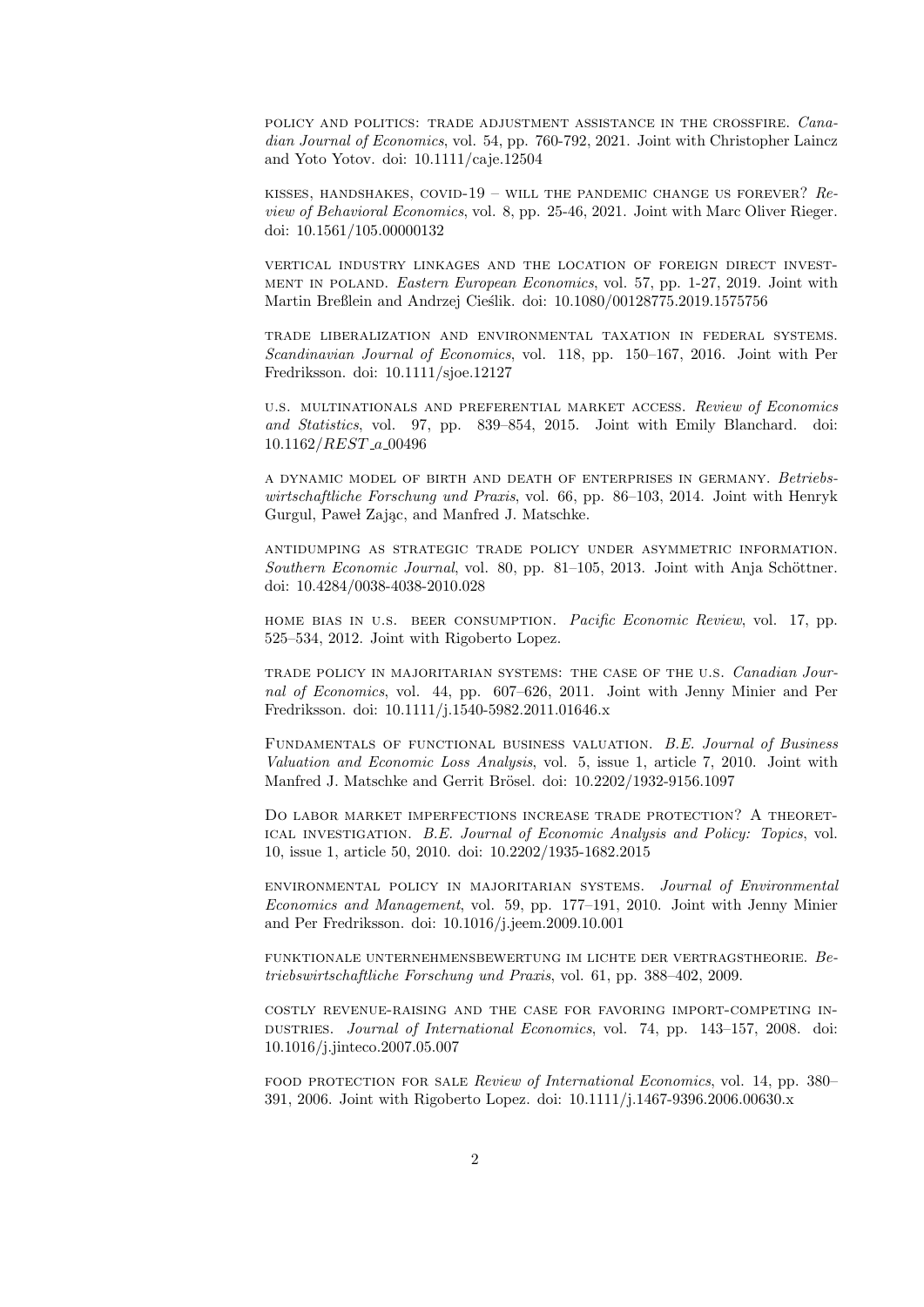do labor issues matter in the determination of u.s. trade policy? an empirical reevaluation. American Economic Review, vol. 96, pp. 405–421, 2006. Joint with Shane Sherlund. doi: 10.1257/000282806776157524

tariff and quota equivalence in the presence of asymmetric information. Journal of International Economics, vol. 61, pp. 209–223, 2003. doi: 10.1016/S0022- 1996(03)00002-3

state preferences and the provision of public goods. Jahrbücher für Na $tionalökonomie und Statistik, vol. 223, pp. 712–718, 2003. doi:  $10.1515/jbnst-2003$ -$ 0605

are there election cycles in wage agreements? an analysis of german public services. Public Choice, vol. 114, pp. 103–135, 2003. doi: 10.1023/A:1020867513433

on the impact of import quotas on a quantity-fixing cartel in a twocountry setting. Jahrbücher für Nationalökonomie und Statistik, vol. 219, pp. 438–457, 1999. doi: 10.1515/jbnst-1999-3-428

### Handbook Articles (refereed)

political economy of protection. Published in Hamilton, J.H. (ed.): Oxford Research Encyclopedia of Economics and Finance, Oxford 2021, doi: 10.1093/acrefore/9780190625979.013.322 (available online October 29, 2021).

new trade theory. Published in Reinert, K.A. and R.S. Rajan (eds.): Princeton Encyclopedia of the World Economy, Princeton and Oxford 2009, pp. 829–833.

#### Festschrift Articles

Arbitrium- und Argumentationswert in der volkswirtschaftlichen Vertragstheorie. Published in Hering, T., H.E. Klingelhöfer and W. Koch (eds.): Unternehmungswert und Rechnungswesen, Wiesbaden 2008, pp. 77–91.

Books importregulierungen und stabilität internationaler kartelle. Dissertation, Ruhr-Universität Bochum. Kovac Verlag (Hamburg). 1997.

#### Instructional and General Interest Publications, Public Media

LEBENSMITTEL UND IHR PREIS: WAS LÄUFT DA SCHIEF? Interview Trierischer Volksfreund, published on March 7, 2021. https://www.volksfreund.de/region/rheinlandpfalz/lebensmittelpreise-interview-mit-xenia-matschke-aus-trier aid-56653953

chinas wirtschaftsimperialismus alpha Demokratie, broadcast on February 10, 2021, on ARD alpha.

https://www.ardmediathek.de/alpha/video/Y3JpZDovL2JyLmRlL3ZpZGVvL2Ex ZDllM2NiLTEwYWYtNDg4NC1hODgwLTk5YWI4MmJhNjlhNg/

us-handelspolitik unter biden: vorsichtiger optimismus ist angebracht Friedrich-Naumann Stiftung, published on January 18, 2021. https://www.freiheit.org/de/us-handelspolitik-unter-biden-vorsichtiger-optimismus-istangebracht

ES IST POLITISCHE PFLICHT, JETZT ÜBER EINEN EXIT NACHZUDENKEN! Interview Trierischer Volksfreund, published on April 6, 2020. https://www.volksfreund.de/region/rheinland-pfalz/die-trierer-wirtschafts-expertin-xeniamatschke-warnt-vor-den-folgen-eines-langen aid-49935705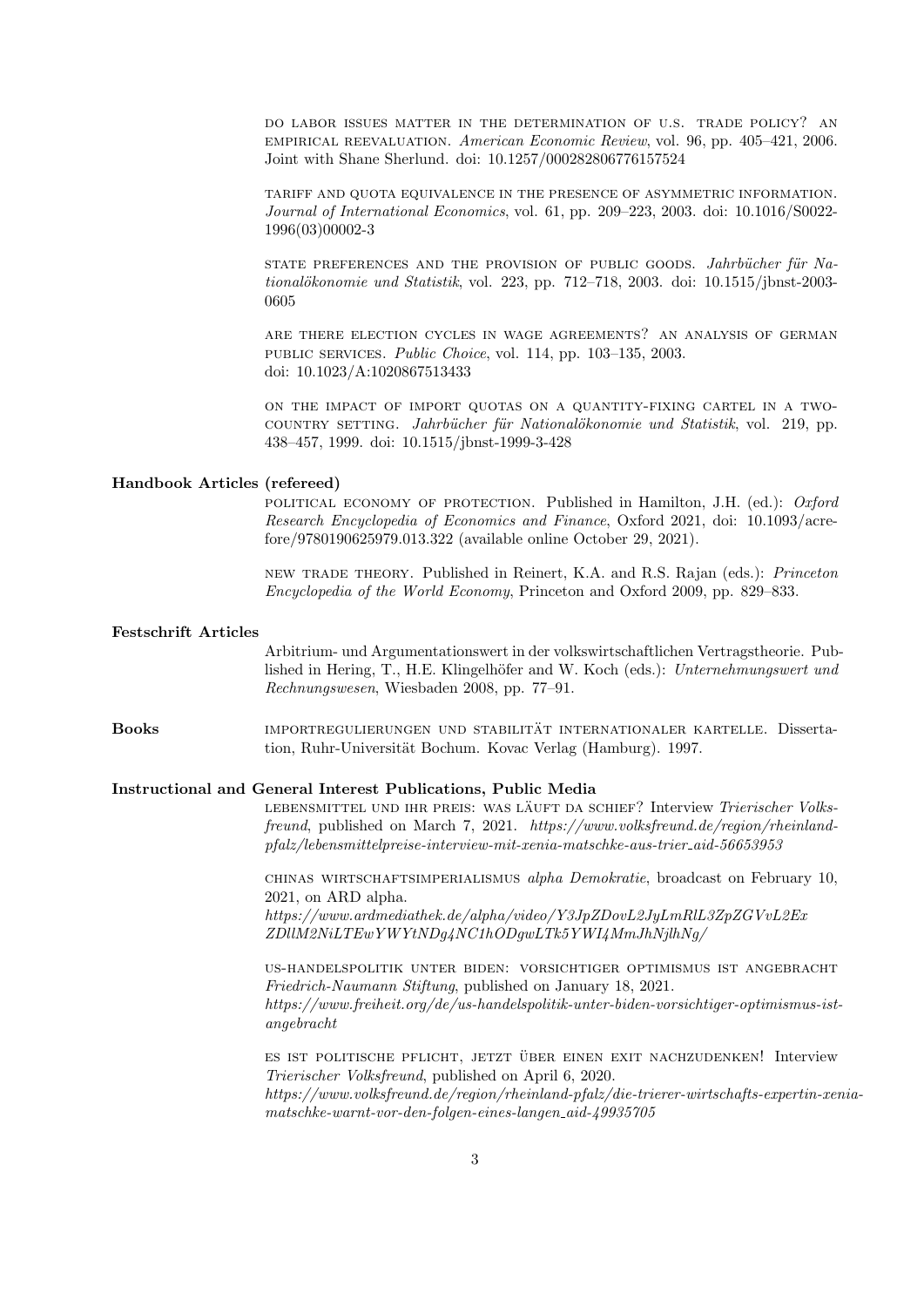es droht ein veritabler handelskrieg Interview Trierischer Volksfreund, published on March 8, 2018.

https://www.volksfreund.de/nachrichten/themen-des-tages/die-trierer-wirtschaftsprofessorinxenia-matschke-geht-davon-aus-dass-es-wegen-der-strafzoelle-donald-trumps-zu-einem $vertical when-handelskrieg-mit-den-usa-kommt\_aid-7833811$ 

was ist dran an ttip - und an seinen gegnern? Unijournal Trier, 42(1), 2016, pp. 10-11. Joint with Ludwig von Auer.

tilting the playing field: multinational firms and preferential market access. Vox EU, April 30, 2015. Joint with Emily Blanchard.

MACHT JUNK FOOD ABHÄNGIG? *D'Letzebuerger Land*, April 19, 2013. Joint with Gautam Tripathi.

das protection-for-sale-modell. Das Wirtschaftsstudium, vol. 30, No. 12, pp. 1675–1681, 2001. Joint with Gautam Tripathi.

das prinzipal-agent-modell adverser selektion. Wirtschaftswissenschaftliches Studium, vol. 30, No. 8, pp. 435–437, 2001.

das prinzipal-agent-modell monopolistischer preisdiskriminierung. Das Wirtschaftsstudium, vol. 29, no. 6, pp. 846–854, 2000.

das ricardianische außenhandels-modell bei einem kontinuum von gutern. ¨ Das Wirtschaftsstudium, vol. 28, no. 6, pp. 871–878, 1999. Joint with Gautam Tripathi.

das stackelberg-dyopol. Das Wirtschaftsstudium, vol. 28, no. 1, pp. 114–120, 1999. Joint with Gautam Tripathi.

#### Fellowships and Awards

2014 Appointed member of the International Economics Committee of the German Economic Association.

2009 Appointed research fellow, CES-ifo Institute at Ludwig-Maximilians-Universität Munich, Germany.

2007 Voted most appreciated faculty by Association of Graduate Economics Students (AGES), University of Connecticut.

2005 Appointed research associate, CES-ifo Institute at Ludwig-Maximilians-Universität Munich, Germany.

2005 Visiting scholar at CES-ifo Institute at Ludwig-Maximilians-Universität Munich, Germany. May 2005 to June 2005.

2004 Divisional research grant, University of California-Santa Cruz.

2003–2004 COR faculty research grant, University of California-Santa Cruz.

2002–2003 Deutsche Forschungsgemeinschaft (German NSF) research fellowship.

2002 European Union Center grant, University of Wisconsin-Madison.

1998–1999 Wisconsin Alumni Research Foundation (WARF) fellowship, University of Wisconsin-Madison.

1996–1997 German Academic Exchange Service (DAAD) research fellowship to visit Northwestern University, Evanston IL.

#### Memberships in Professional Associations

Verein für Socialpolitik (German Economic Association), American Economic Association, Canadian Economic Association.

Editorial Activity Member of editorial board for "Managerial Economics"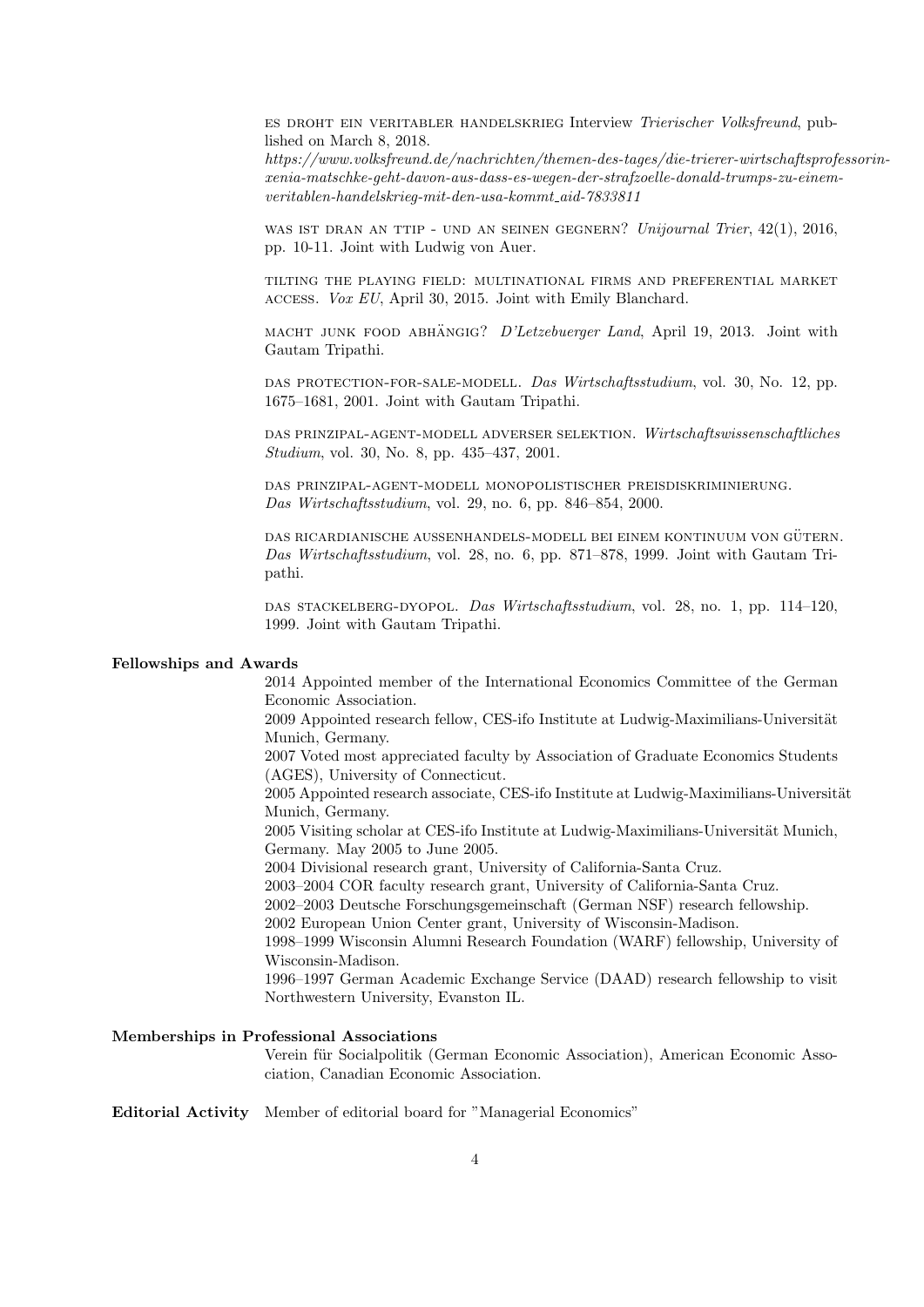Refereeing Agribusiness, American Economic Review, B.E. Journal of Economic Analysis and Policy, Betriebswirtschaftliche Forschung und Praxis, Canadian Journal of Economics, Deutsche Forschungsgemeinschaft, Economic Journal, Economica, Economics and Politics, Economics Bulletin, Emerging Markets Finance and Trade, Environmental and Resource Economics, European Economic Review, International Economic Review, International Economics and Economic Policy, International Trade Journal, Japanese Economic Review, Journal of Comparative Economics, Journal of Economic Policy Reform, Journal of Economics and Management Strategy, Journal of International Economics, Journal of International Trade and Economic Development, Manchester School, Middle East Development Journal, National Science Foundation, Oxford Economic Papers, Quantitative Finance and Economics, Review of Development Economics, Review of International Economics, Scandinavian Journal of Economics, Scottish Journal of Political Economy, Southern Economic Journal, Weltwirtschaftliches Archiv (Review of World Economics), World Bank Economic Review, Zeitschrift für Nationalökonomie (Journal of Economics).

#### Current University Administrative Service

At the university level: Liaison Officer (Vertrauensdozent), Friedrich Naumann Foundation Member Center for European Studies (Zentrum für Europäische Studien ZES) At the college (Fachbereich) level: Faculty Council Member; Member Erasmus Commission; Vice Chairperson Budgetary Committee At the departmental (Fach) level: Vice Chairperson of Examination Boards for Uni Trier Master's Programs Economics, Economics-Minor, Survey Statistics; Vice Chairperson of Examination Board for Uni Trier Bachelor's Programs Economics and Finance, Economics-Major (Hauptfach), Economics-Minor; Chairperson of Examination Board for Uni Trier Master's Program in International Economics and Public Policy (offered jointly with Political Science Department); Department Representative for Internationalization; Department Financial Coordinator; Department Coordinator in the Joint Academic Committees for the Economics double master programs with Warsaw University and University of Bergamo Teaching 2021–2022 (UTrier) Master's Level International Trade (in English), Master's Level Advanced Microeconomics (in English), Master's Level Political Economics (in English), Undergraduate International Economics (in German), Undergraduate Foreign Trade Policy (in German), Undergraduate English for Economists (in English), Undergraduate EU Economic Policy (in English). 2020–2021 (UTrier) Master's Level International Trade (in English), Master's Level Advanced Microeconomics (in English), Master's Level Political Economics (in English), Undergraduate International Economics (in German), Undergraduate Foreign Trade Policy (in German), Undergraduate English for Economists (in English). 2019–2020 (UTrier) Master's Level International Trade (in English), Master's Level Advanced Microeconomics (in English), Master's Level Political Economics (in English), Master's Level Industrial Organization (in English), Undergraduate Foreign Trade Policy (in German), Undergraduate English for Economists (in English). 2018–2019 (UTrier) Master's Level European and World Trade (in English), Master's Level Advanced Microeconomics (in English), Master's Level Political Economics (in English), Master's Level Industrial Organization (in English), Undergraduate Foreign Trade Policy (in German), Undergraduate English for Economists (in English). 2017–2018 (UTrier) Master's Level European and World Trade (in English), Master's